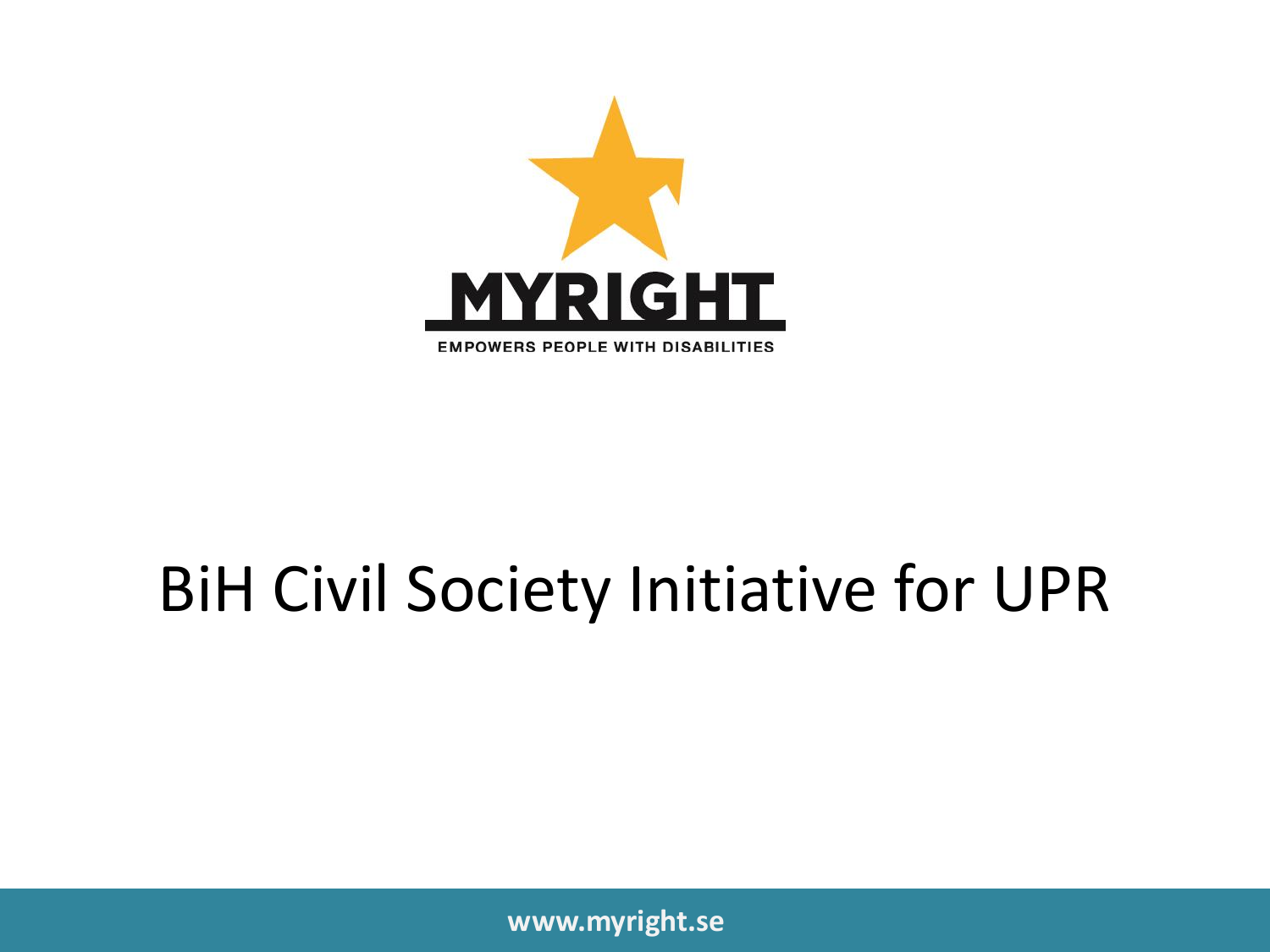# Statement on the rights of persons with disabilities in Bosnia and Herzegovina

No significant progress in the implementation of human rights of persons with disabilities since the last UPR in 2014.





**www.myright.se**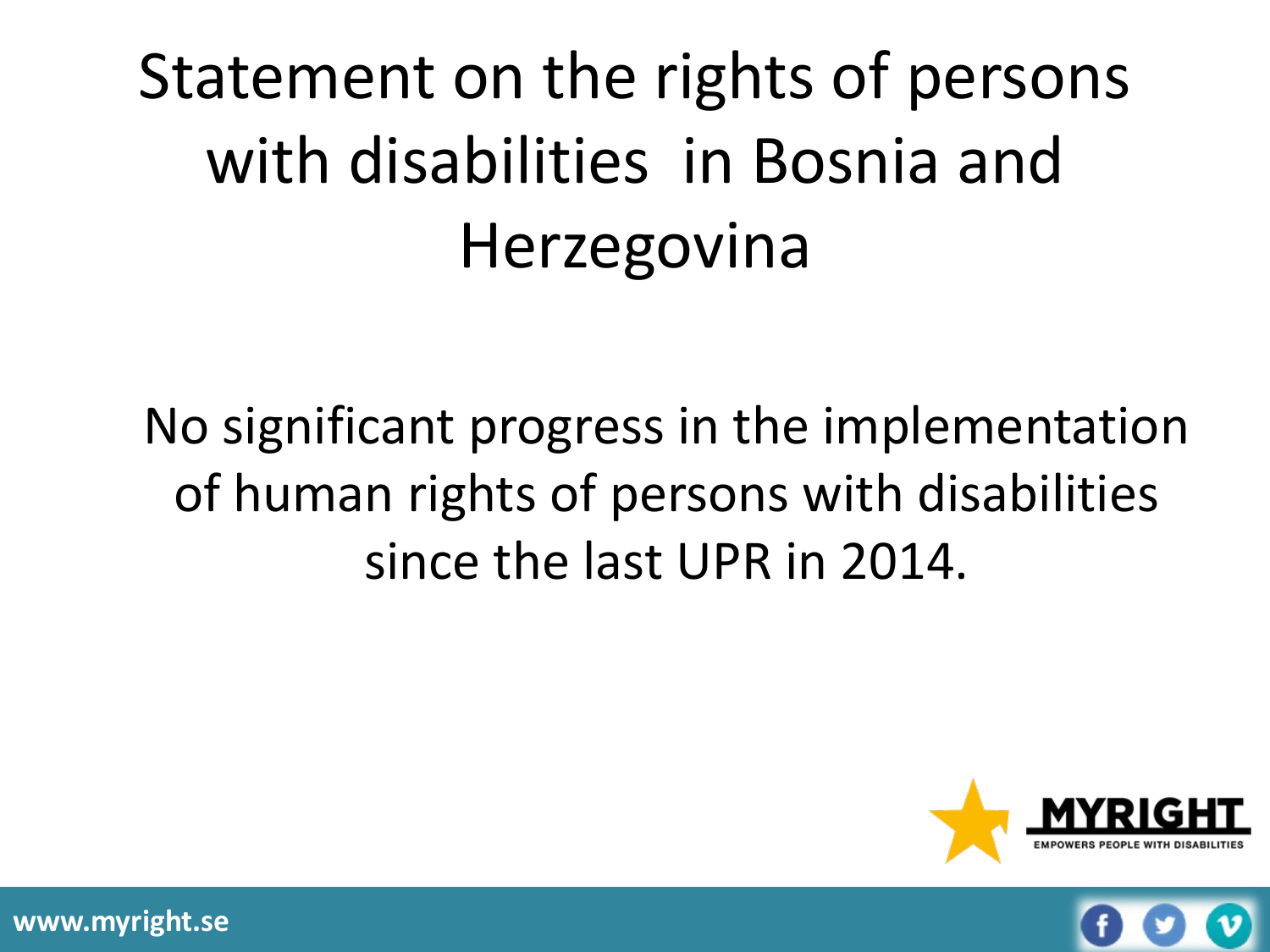• Bring legislation in BiH into line with the UN Convention on the Rights of People with Disabilities (CRPD) and adopt harmonized human rights-based concept of disability.



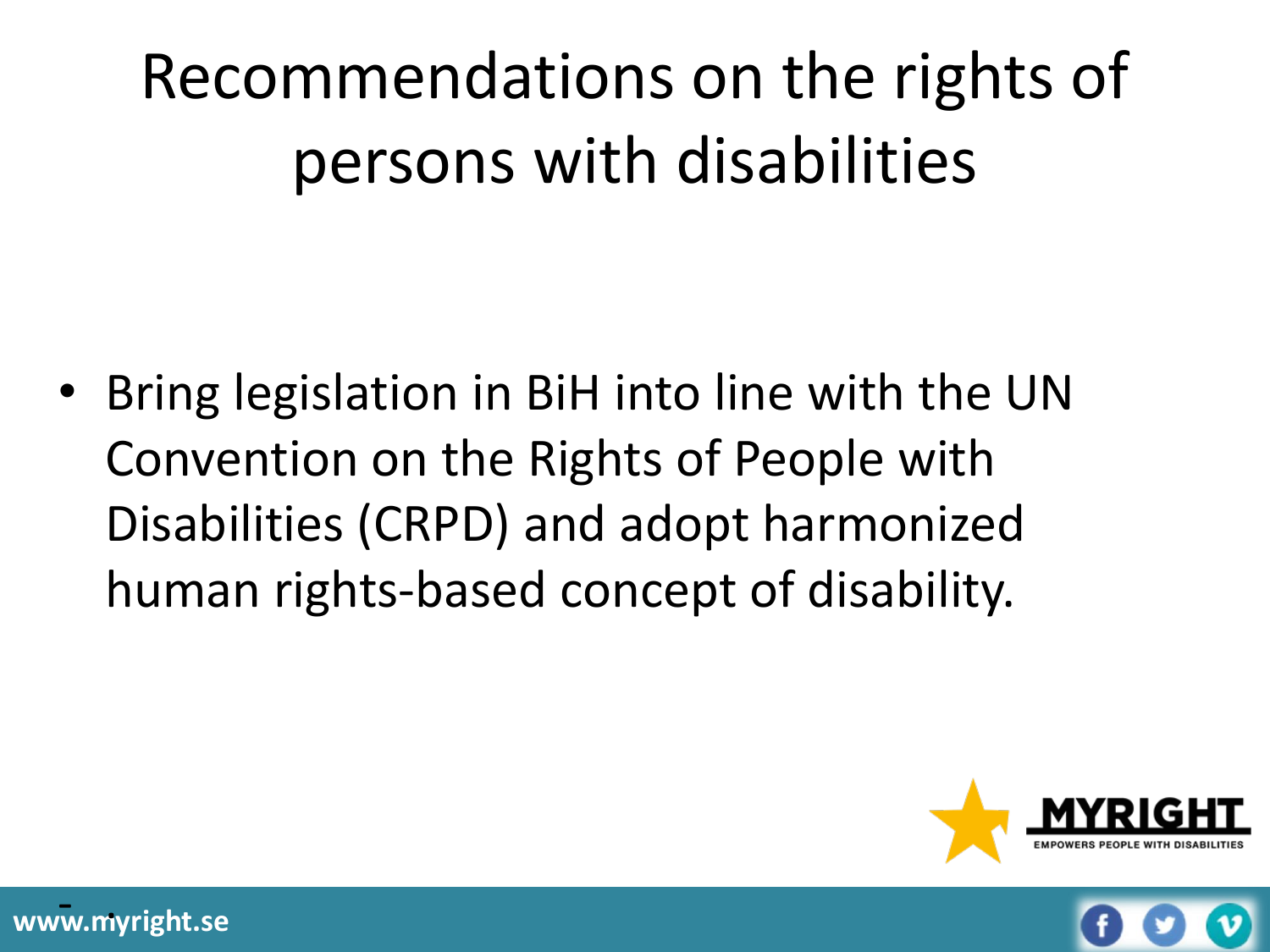• Reform the provisions of disability benefits, harmonizing laws and regulations at all levels of government and ending discrimination based on cause of disability, in particular between war-related and non-war related disabilities.



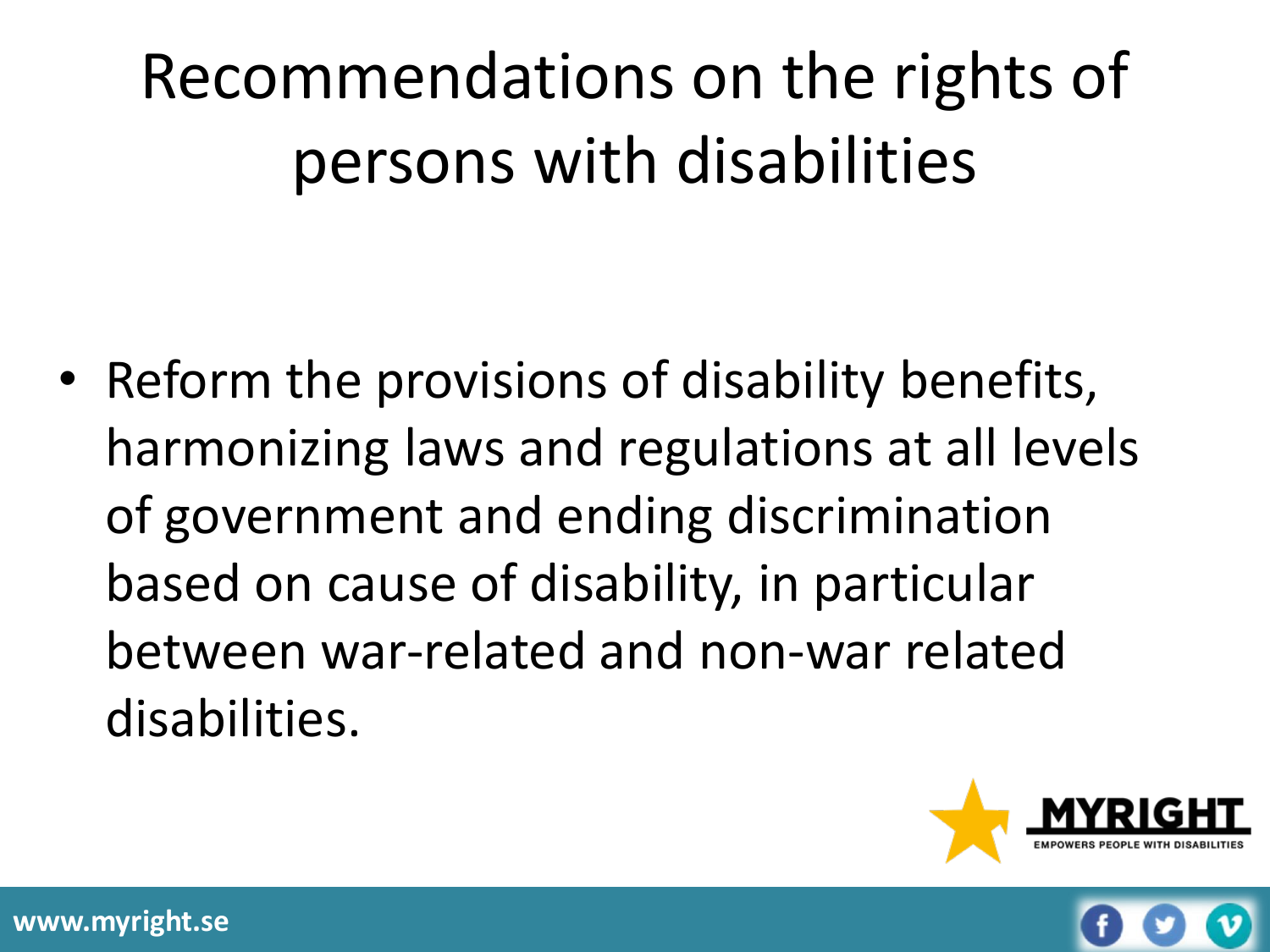• Ensure all public spaces and facilities and all public information are accessible to persons with disabilities, both by actually enforcing existing legislation and introducing new legislation to deal with these issues clearly.



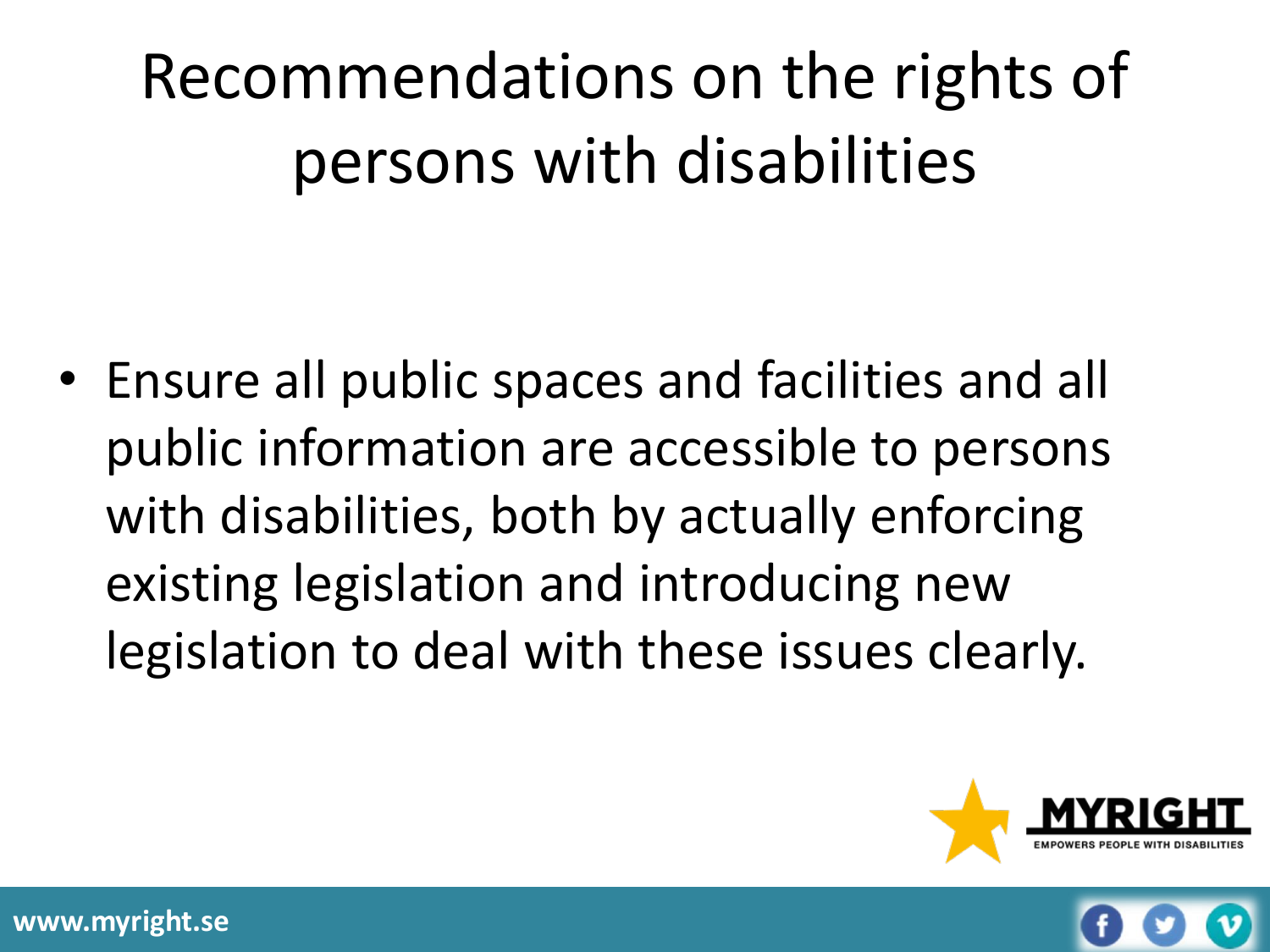• Amend the laws on education at all respective levels stipulating the obligation to secure reasonable accommodations for students with disabilities in accordance to General Comment on article 24 of CRPD.

• Provide budgets for the quality inclusive education of all students with disabilities.



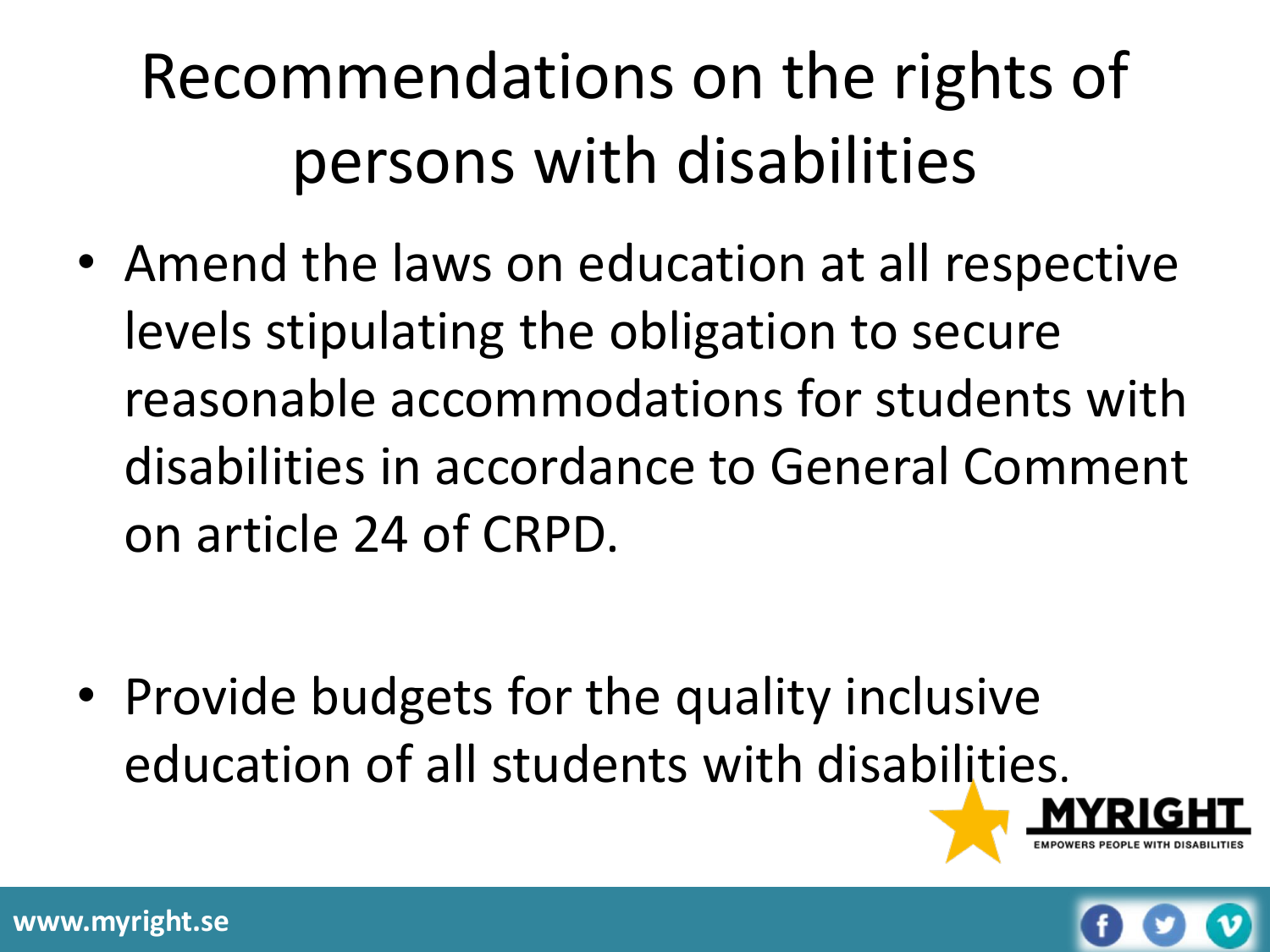- Incorporate inclusive education training into university curricula for future teachers and provede training programmes and in-service education for current teaching staff.
- Promote the right of children with disabilities to education in the regular school system in order to raise public awareness.